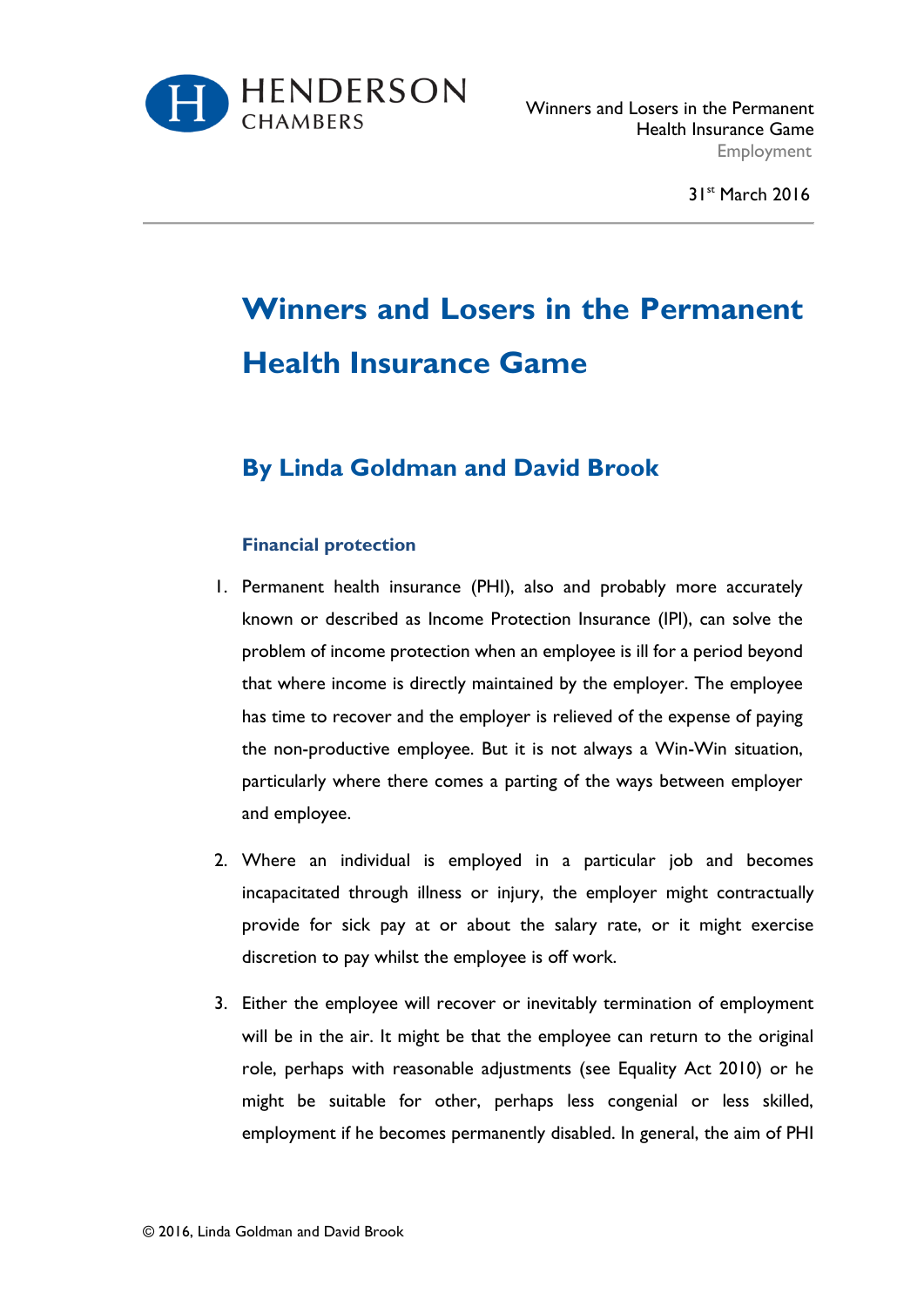

is that, where periods of extended absence through ill health or disability arise, the employee's income is substantially protected.

4. The terms under which PHI is paid will be contained in the contract of employment, the employee handbook or a specific benefits leaflet. This will set out the level of income, usually 50-75% of wages, to be paid after exhaustion of a specified period or any contractual sick pay. PHI income will cease or vary on recovery but is otherwise designed to end with death in service or retirement. It is tax efficient for employers to provide PHI rather than employees who otherwise pay premiums out of taxed income. However, an employee who provides his/her own cover has the certainty of continued income protection regardless of continuation of an employment contract or solvency of the employer. Case law has been much concerned with the cessation of PHI benefit to the incapacitated employee on termination of employment.

# **NHS v. private medical treatment**

- 5. Many employers offer insurance schemes which cover private medical expenses throughout the course of an employee's illness. As with PHI, the fundamental ingredient is employee status. Payment of medical bills is a separate matter from that of income protection. An employee might well be covered for private medical care whilst absent from work albeit that his income is derived solely from statutory sick pay.
- 6. The effect of termination of employment will generally mean the cessation of private medical cover unless the employer prolongs the employee's employment until a particular course of treatment is finished, or the insurer accepts the employee as an individual customer rather than part of the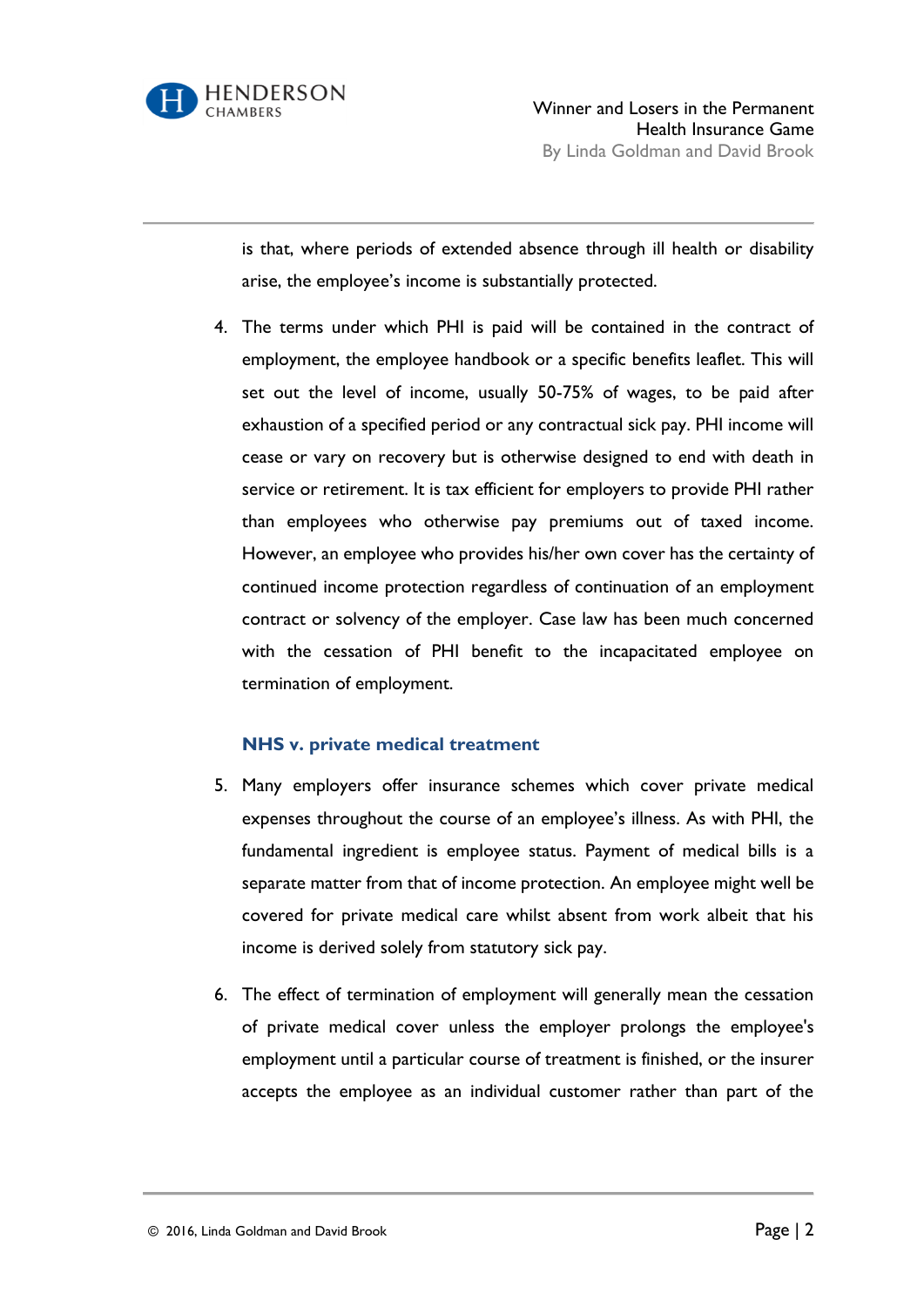

Winner and Losers in the Permanent Health Insurance Game By Linda Goldman and David Brook

corporate scheme which had hitherto provided the cover. Private medical insurance cover is often a benefit that is highly regarded by employees, the more so by those actually in receipt of the same. Thus it should be made clear to employees that where the benefit is offered it exists only in the course of employment and will cease on termination. This would only be avoided if there is specific contractual provision for continuance of cover or more probably for a course of treatment already in train (or imminent) to continue until completed or to allow for pre-planned medical procedures to be carried out. Private medical insurance is expensive to purchase out of taxed income but the fact of continuing benefit independent of employment with a particular employer is an option which may be worth the employee exploring. It is this area and loss of PHI/IPI benefit that has given rise to litigation.

#### **NHS v. private medical treatment**

7. The insurer dictates eligibility for PHI and how much benefit will be paid, with periodical review of the receiving employee on his fitness to work. Partial recovery invokes proportionately reduced payments since, sometimes with reasonable adjustments, the employee may be able to return to the original role or otherwise achieve a degree of independent income. Where capability changes occur in the course of a deteriorating condition, terms and conditions may expressly provide for fewer hours, or lower pay grade, superseding those envisaged by the original policy, and the amount of benefit can be commensurately reduced. Thus the swings and roundabouts can over time slowly grind to a halt even with PHI. Much depends on the policy terms and conditions.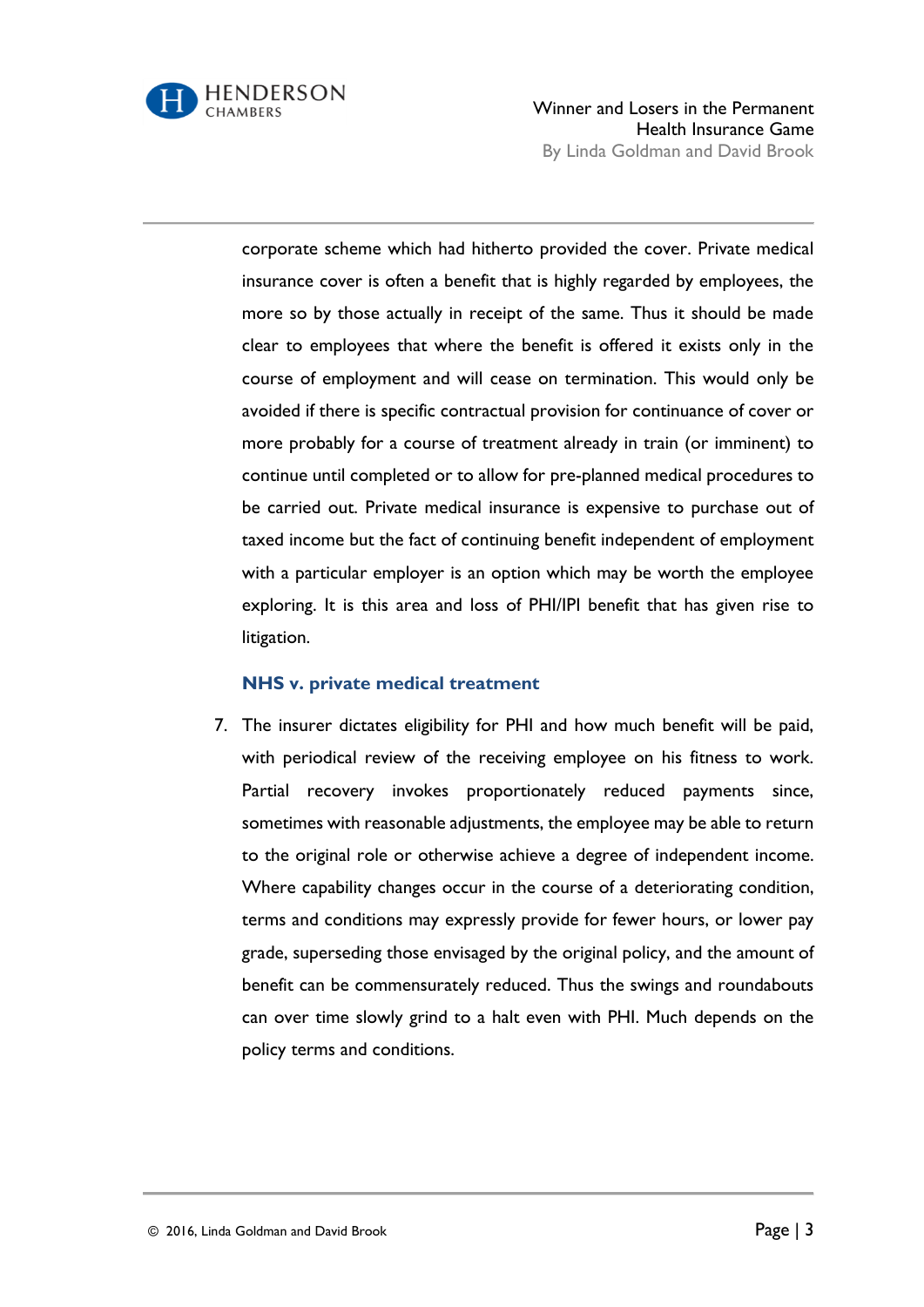

#### **Parting of the ways – not always such sweet sorrow**

- 8. PHI envisages eventual full or partial recovery and there might come a time when there is no prospect of the employee returning to the original role or at all. But what if the employer falls on hard times, perhaps even going into liquidation? An employee's income could cease if premiums are not maintained. The employee needs to know whom the insurer pays. If the employer is the initial recipient on condition that it pays the absent employee then, if no company, no benefit. Even if the employee's job goes on the grounds of redundancy, through no fault of the employee, he will no longer be employed and PHI benefits can cease unless there is a specific contractual provision for continuing cover in such eventualities. Though something to approach with caution, a permanently incapacitated employee may still lawfully be dismissed on fair grounds, though before embarking on dismissal the employer should consider the effect on PHI. Whilst it might be lawful to dismiss the employee on (or about to receive) PHI benefit, there might still be a claim against the employer in relation to PHI benefit lost.
- 9. In relatively rare circumstances incapacity can cause frustration of a contract of employment if the employee's inability to work is by reason of an unforeseen event. Where frustration applies then no action (by dismissal or resignation) need be taken when performance of the contract becomes impossible. In *Egg Stores v Leibowici*<sup>1</sup> frustration was described as occurring where an employee suffers "a catastrophic accident with effects that are so dramatic and shattering that it is obvious to all concerned that for all intents and purposes, the contract must be regarded as at an end …

 $\overline{a}$ 

<sup>1</sup> *Egg Stores (Stamford Hill) Ltd v Leibowici* [1977] ICR 260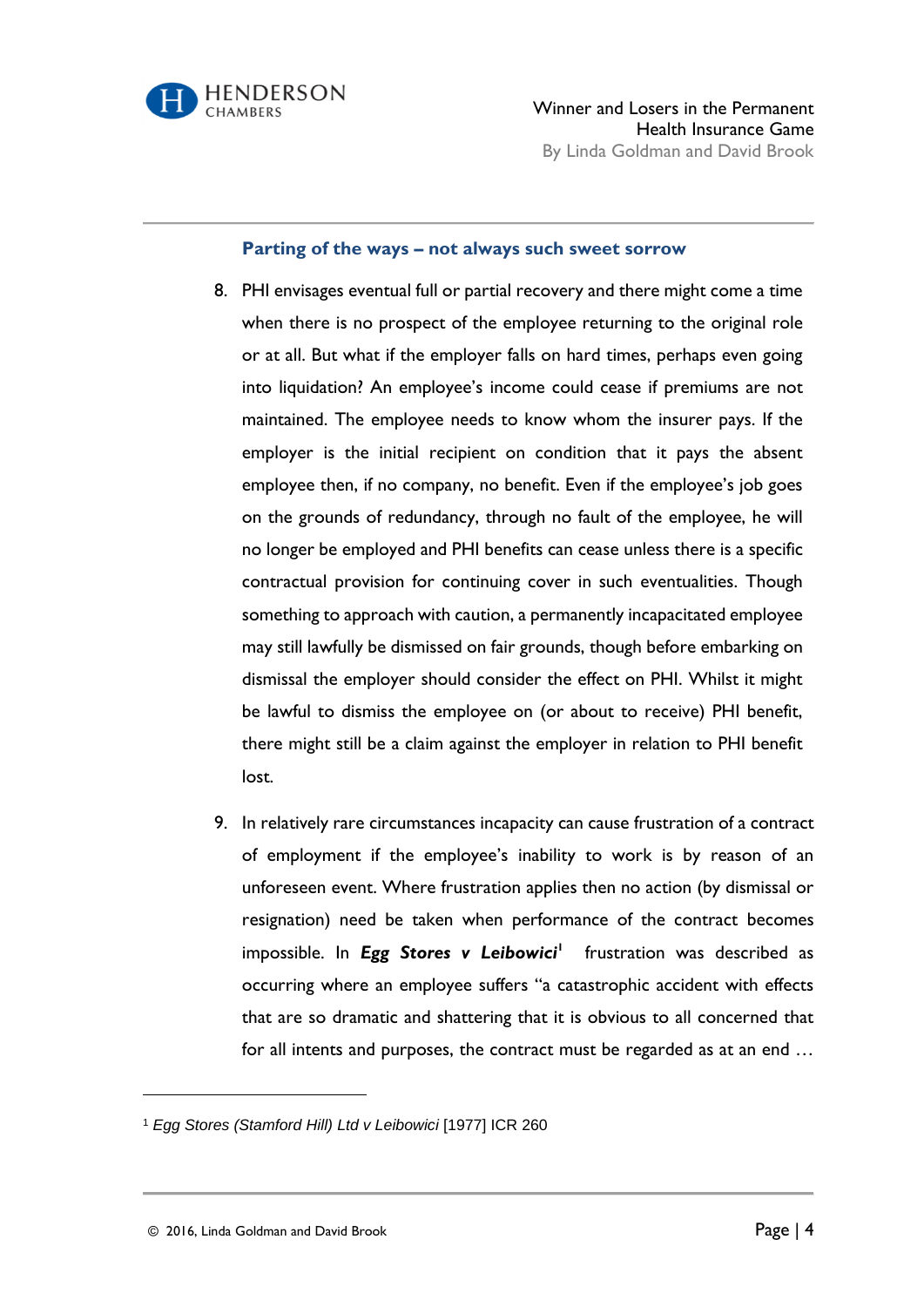

[but] where an employee suffers a prolonged illness with an uncertain outcome, one of the factors [in determining whether the contract has been frustrated] is whether the employee continues to be paid." In practice the doctrine of frustration is unlikely to be found if benefit has already been and continues to be paid to the employee.

- 10. Villella v MFI<sup>2</sup> held that income protection for long-term incapacity means that protection is for a foreseeable event. Given that the point in the doctrine of frustration is that the event in issue must be unforeseeable, where a contract incorporates PHI it is arguable that the contract of employment cannot be frustrated precisely because it was, however remotely, contractually foreseen.
- 11. In *Aspden v Webbs<sup>3</sup>* A was dismissed while on long-term sick-leave. The employer was found to have breached the implied term in the employment contract that dismissal would not be effected so as to remove the employee's contractual entitlement to PHI benefit. Since that judgment the cautious employer, where there is no agreement with the insurer and employee, tends to keep the absent incapacitated employee "on the books" if dismissing him/her means cessation of PHI. The dismissal effect is not however written on tablets of stone. In *Lloyd v BCQ Ltd<sup>4</sup>* , the EAT held there was no implied term (as found in Aspden) on loss of PHI in the event of dismissal. Most cases are terms and condition sensitive and, in Lloyd, the benefit of PHI was held not to be part of his employment contract. Procedural aspects play their part. In the case of redundancy, the employee should not be put to a disadvantage because of a current inability to perform particular work. In

l

<sup>2</sup> *Villella v MFI Furniture Centres Ltd* [1999] IRLR 468, QBD

<sup>3</sup> *Aspden v Webbs Poultry & Meat Group (Holdings) Ltd*, [1996] IRLR 521

<sup>4</sup> *Lloyd -v- BCQ Ltd UKEAT 0148/12 (unreported)*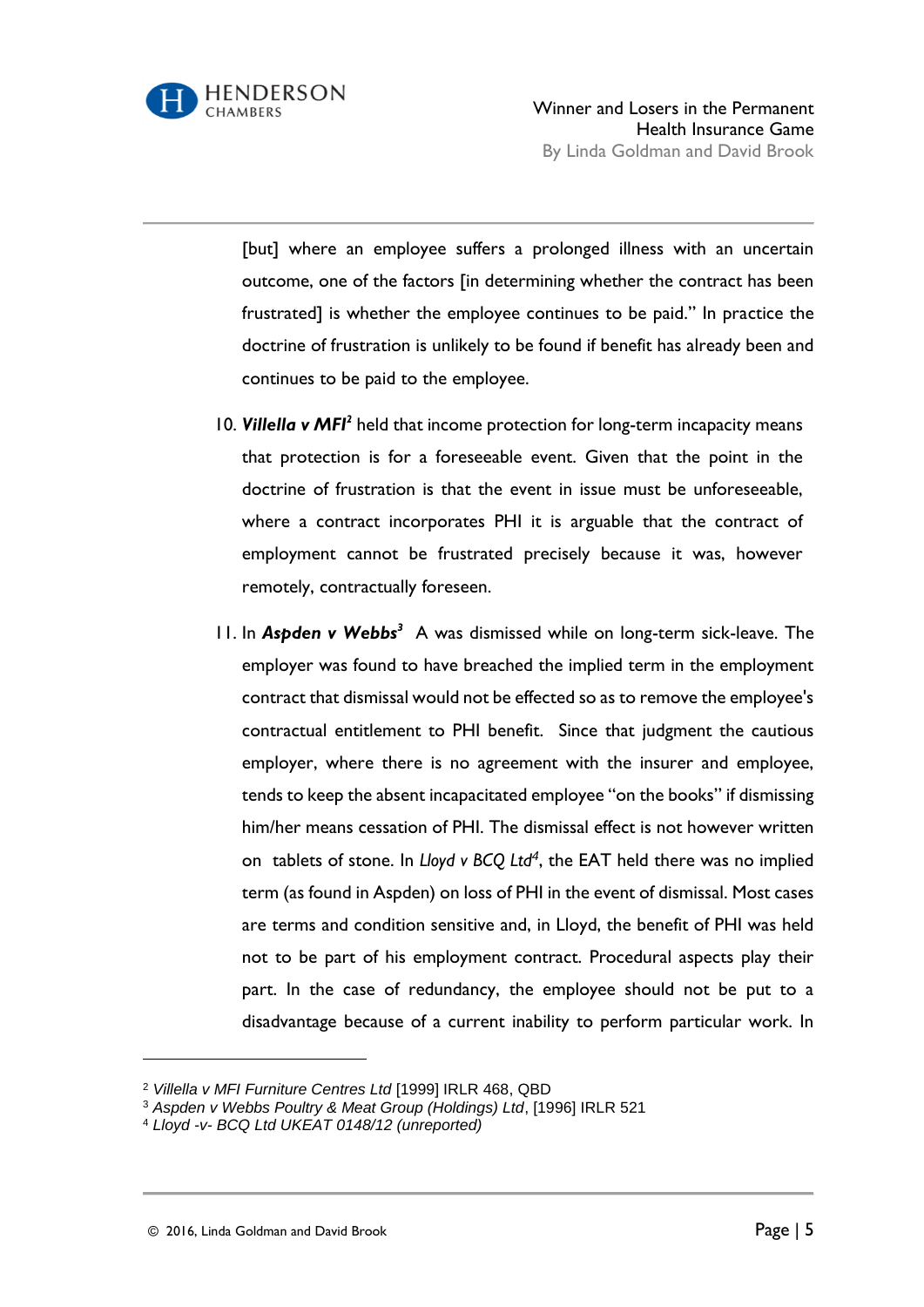

*Archibald v Fife Council<sup>5</sup>* it was deemed a reasonable adjustment to transfer a disabled employee to another job, where such is available, when the employee is already receiving the income benefit of PHI.

# **If redundancy intervenes**

- 12. Of course employment procedures should be carried out with scrupulous fairness. However, redundancy often carries with it particular difficulties as employees might not understand that business does not have to be bad for an employer to reduce the workforce lawfully. The employer is entitled to devise ways to bring in changes in technology, and/or changes in business needs or objectives, even if this means fewer employees. *Kingswell and others v. Elizabeth Bradley Designs Ltd<sup>6</sup>* refers to business efficacy: "It appears that there is a fundamental misunderstanding about the question of redundancy, Redundancy does not only arise where there is a poor financial situation at the employer … It does not only arise where there is a diminution of work … It can occur where there is a successful employer with plenty of work but who, perfectly sensibly as far as commerce and economics are concerned, decides to re-organise his business because he considers that he is overstaffed … [therefore] the decision is taken that [a] lesser number of employees [is] required to perform the same function, that is redundancy."
- 13. However, things are not so simple when it comes to selection for redundancy. Survival of the fittest may be inherently discriminatory and, following Aspden, consideration should be given to whether a non-

l

<sup>5</sup> *Archibald v Fife Council* [2004] IRLR 651

<sup>6</sup> *Kingswell & Ors. V. Elizabeth Bradley Designs Ltd UKEAT 0661.02*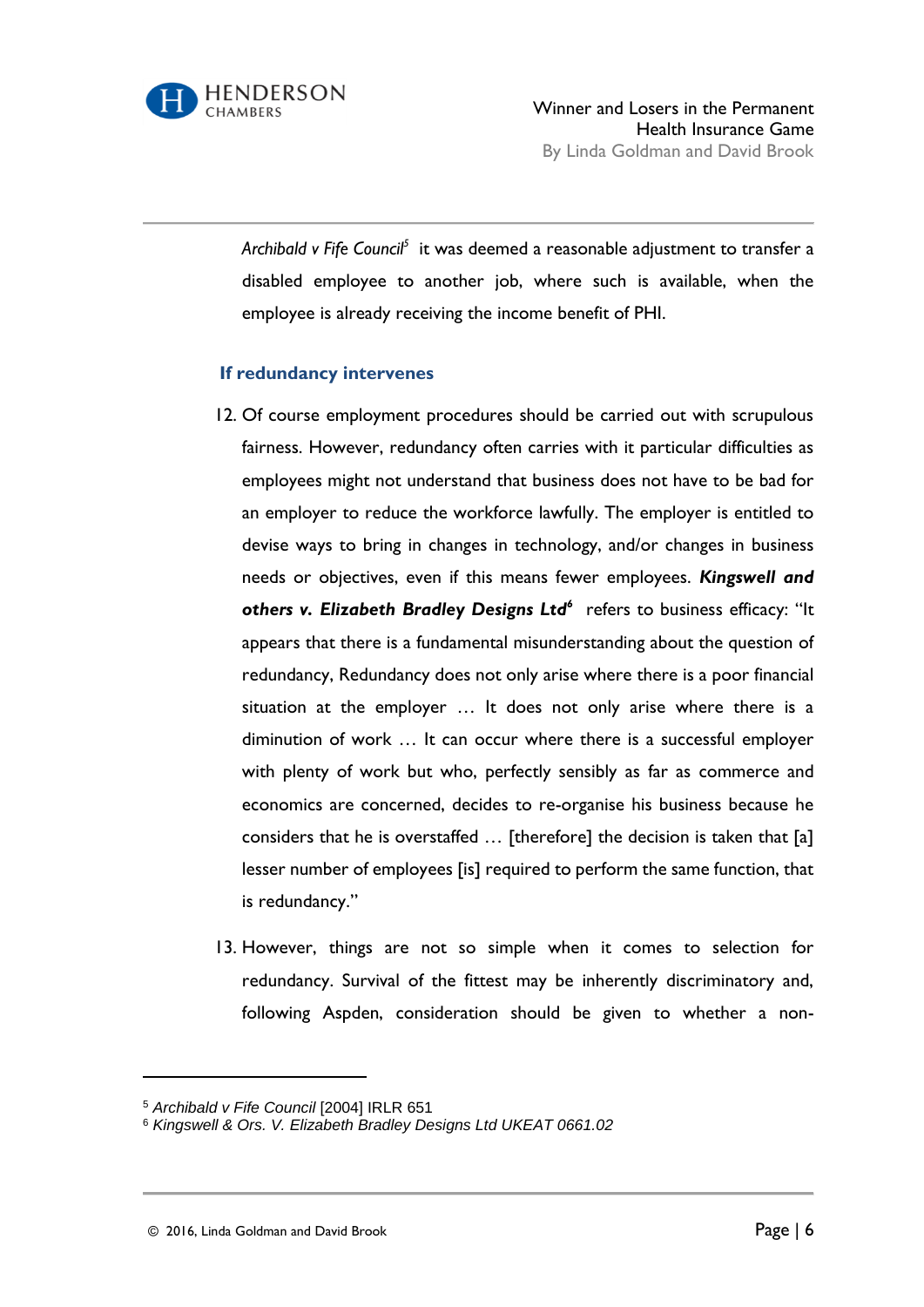

Winner and Losers in the Permanent Health Insurance Game By Linda Goldman and David Brook

productive employee would be deprived of PHI benefit if he were to be selected for redundancy where one of the criteria for selection is poor attendance. When dealing with the sick employee, considerations of sympathy, tact and understanding will doubtless be in play, but it will also be necessary to make reasonable adjustments to the application of any attendance policy to avoid any element of disability discrimination. An assessment must not only cover the needs of the business but the risk of adverse impact on the sick employee who otherwise enters the selection pool. A simple but practical expedient is to adjust the absence score to take account of attendance prior to the long-term absence and the possibility of attendance (or skills deficit) improving had the employee not been absent by reason of ill health. The effect of Aspden is not a blanket prohibition on dismissal as the wording of the judgment makes clear the employer will not terminate the employment of an employee in receipt of PHI benefit without good cause. A genuine redundancy can amount to "good cause" but effectively places a high evidential and procedural burden on the employer to establish the same.

# **If redundancy intervenes**

14. The general principle underlying the 2006 Transfer of Undertakings (Protection of Employment) Regulations is that where a business transfers to another employer, the employee transfers on the same terms and conditions as applicable to his original employment. Arguably this would extend to a contractual PHI benefit, whether operative in the sense of an employee's current ill health absence or where there is an imminent or foreseeable take up of benefit. That said, the effect of the decision in *BT*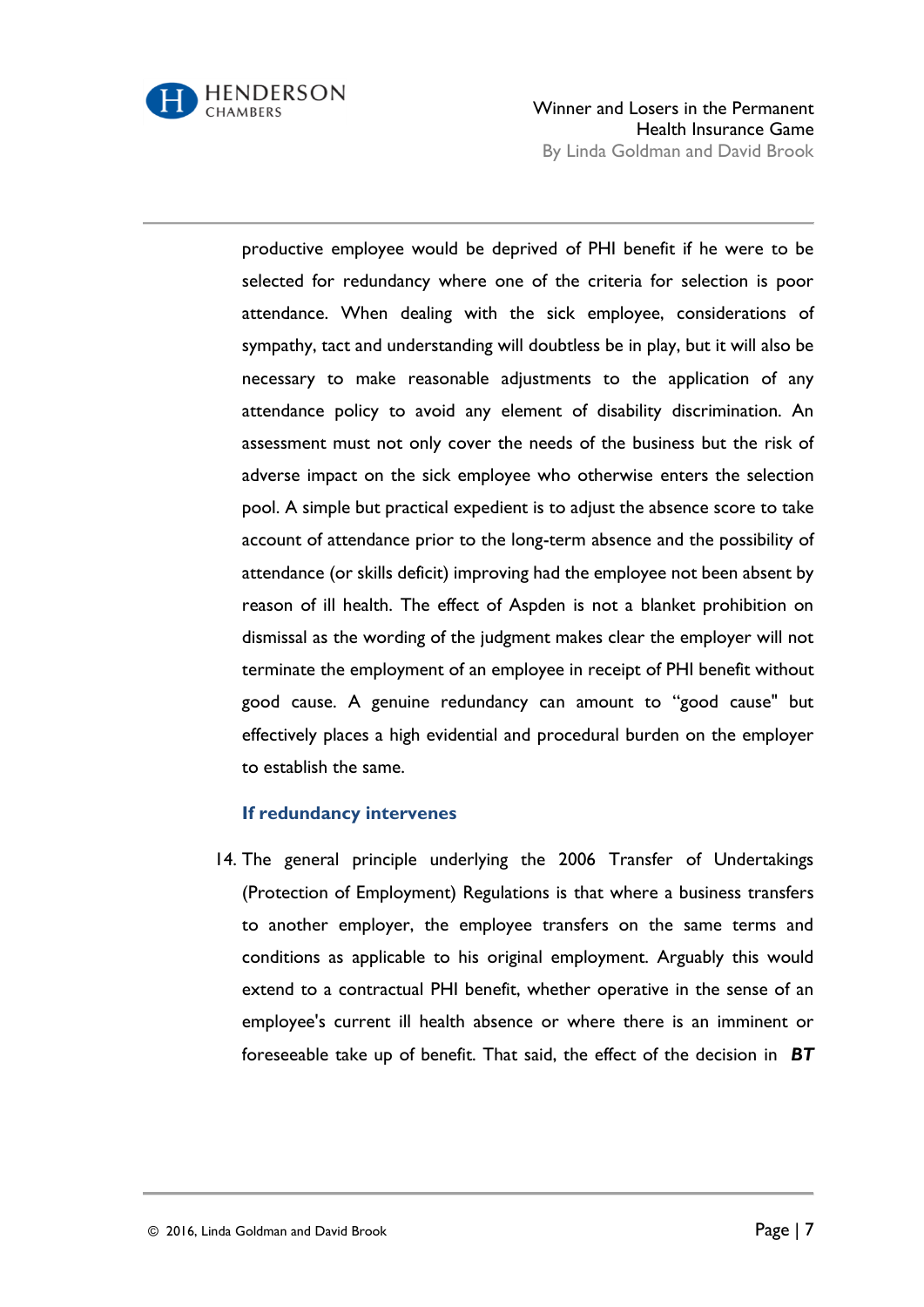

Winner and Losers in the Permanent Health Insurance Game By Linda Goldman and David Brook

*Managed Services Ltd v Edwards<sup>7</sup>* is relevant to such circumstances. E was on long-term sick leave and had exhausted all his sickness absence benefits. There was no prospect of him returning to work. There came a time when, for administrative reasons, there was a transfer of that part of BT's business which employed E but E was not transferred. The question arose as to whether his continuing absence precluded him from being assigned to the organised group of transferring employees. The EAT held: ''The question of whether or not an individual is "assigned" to the organised grouping of resources or employees that is subject to the relevant transfer, will generally require some level of participation or, in the case of temporary absence, an expectation of future participation, in carrying-out the relevant activities on behalf of the client, which was the principal purpose of the organised grouping.'' Accordingly E did not transfer and his employment terminated. This case is not, however, authority for the proposition that a permanently absent employee will never transfer. Each case will depend on its facts. Might this case have been decided differently if the employee's PHI benefits were capable of transfer with him? This question remains to be answered.

# **The benefit of clarity**

15. Clarify from the outset the basis on which PHI benefits are paid and cease in the terms and conditions of the employment contract. If these appear in the employee handbook, make these contractual even where the employer unilaterally reserves some powers to vary or exercise discretion or distances itself from such powers. For example, by referring to cessation of payments in the event of the insurer refusing to pay and to any variation in benefits

 $\overline{a}$ 

<sup>7</sup> *BT Managed Services Ltd v Edwards UKEAT 0241/14 (unreported 2 September 2015)*